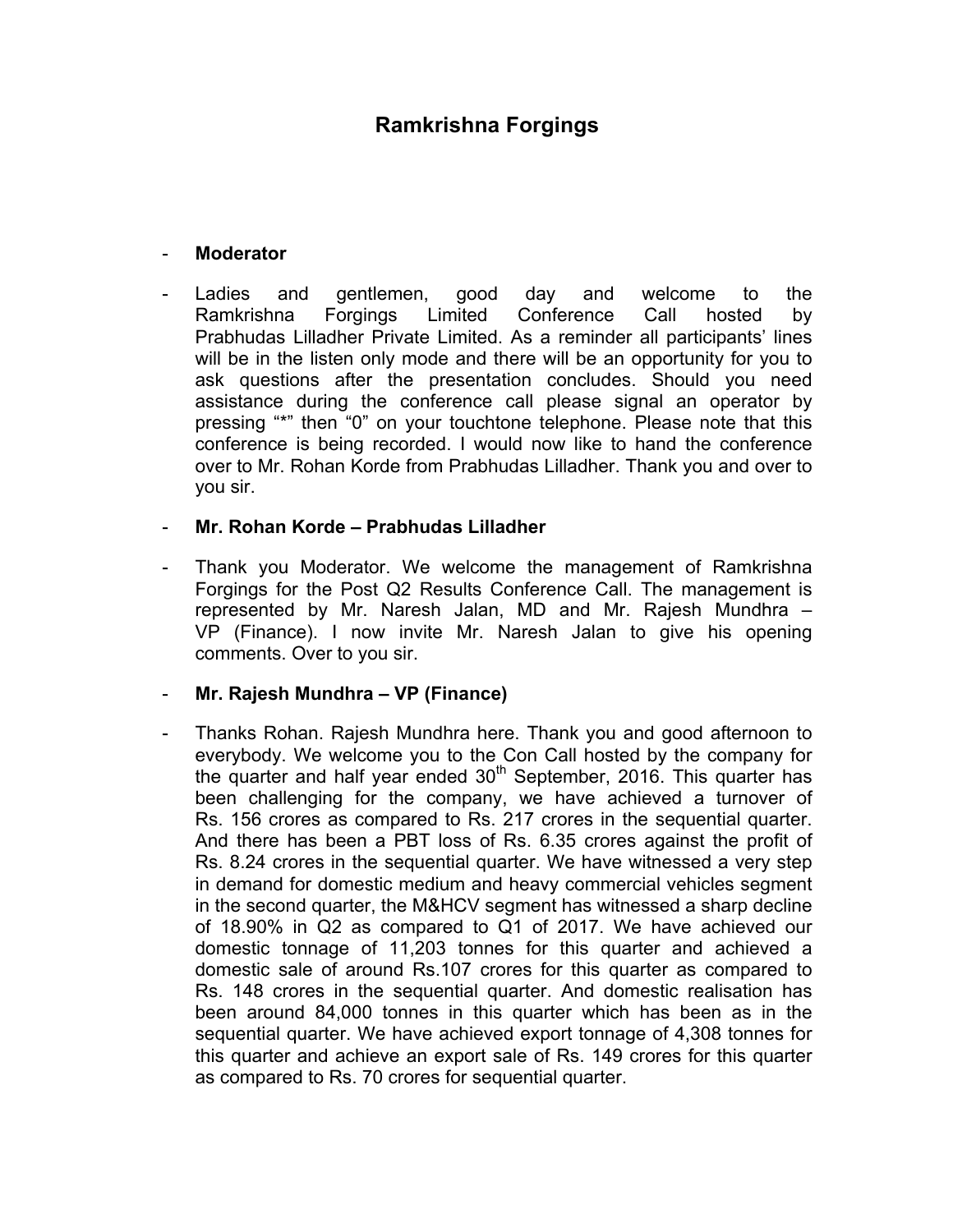- The export realisation has been drawn 1,14,760 per metric tonne in this quarter as compared to 1,30,640 in the sequential quarter. The fall in export realisation was primarily on account of adjustments in the raw material price. We had achieved a total tonnage of 15,511 tonnes in this quarter as compared to 21,165 tonnes in the sequential quarter. The total revenues have been around Rs. 156 crores as mentioned earlier as compared to Rs. 217 crores in the sequential quarter. The company has achieved an EBITDA net of other income of around Rs. 27 crores as against Rs. 42 crores in the sequential quarter, the EBITDA margins net of other income stood at 17.13% as compared to 19.20 in the sequential quarter. The tonnage from the 12,000 tonnes press line was 1,671 for this quarter, the approvals of the samples also got delayed last quarter but we are expecting to have significant approvals by the end of Q3.
- We anticipate improved market conditions for the commercial vehicles on expectation of pre buying in coming months on account of new emission standards on  $1<sup>st</sup>$  April, 2017 coupled with improvement in the industrial activity and government focus of infrastructure project. The global markets are slowly turning positive once again and the demand for Class A trust is expected to show an uptrend in the coming months. Our request to the investors, we are requested not to raise any customer specific queries of questions during the Con Call. I am accompanied by Mr. Naresh Jalan, Managing Director on this Con Call today. He will reply to all questions relating to business and the market and questions related to finance will be dealt by me. I am handing it back to Rohan.

#### - **Mr. Rohan Korde – Prabhudas Lilladher**

Thank you. Moderator can we start with the Q&A session please?

- Thank you very much. We will now begin with the question and answer session. Anyone who wishes to ask a question may press "\*" and "1" on their touchtone telephone. If you wish to remove yourself from the question queue you may press "\*" and "2". Participants are requested to use their handsets while asking a question.
- Ladies and gentlemen we will wait for a moment while the question queue assembles.
- A reminder to the participants please press "\*" and "1" to ask a question.
- Participants please press "\*" and "1" to ask a question.
- We take our first question from the line of Mr. Sagar Parekh from Deep Finance. Please go ahead.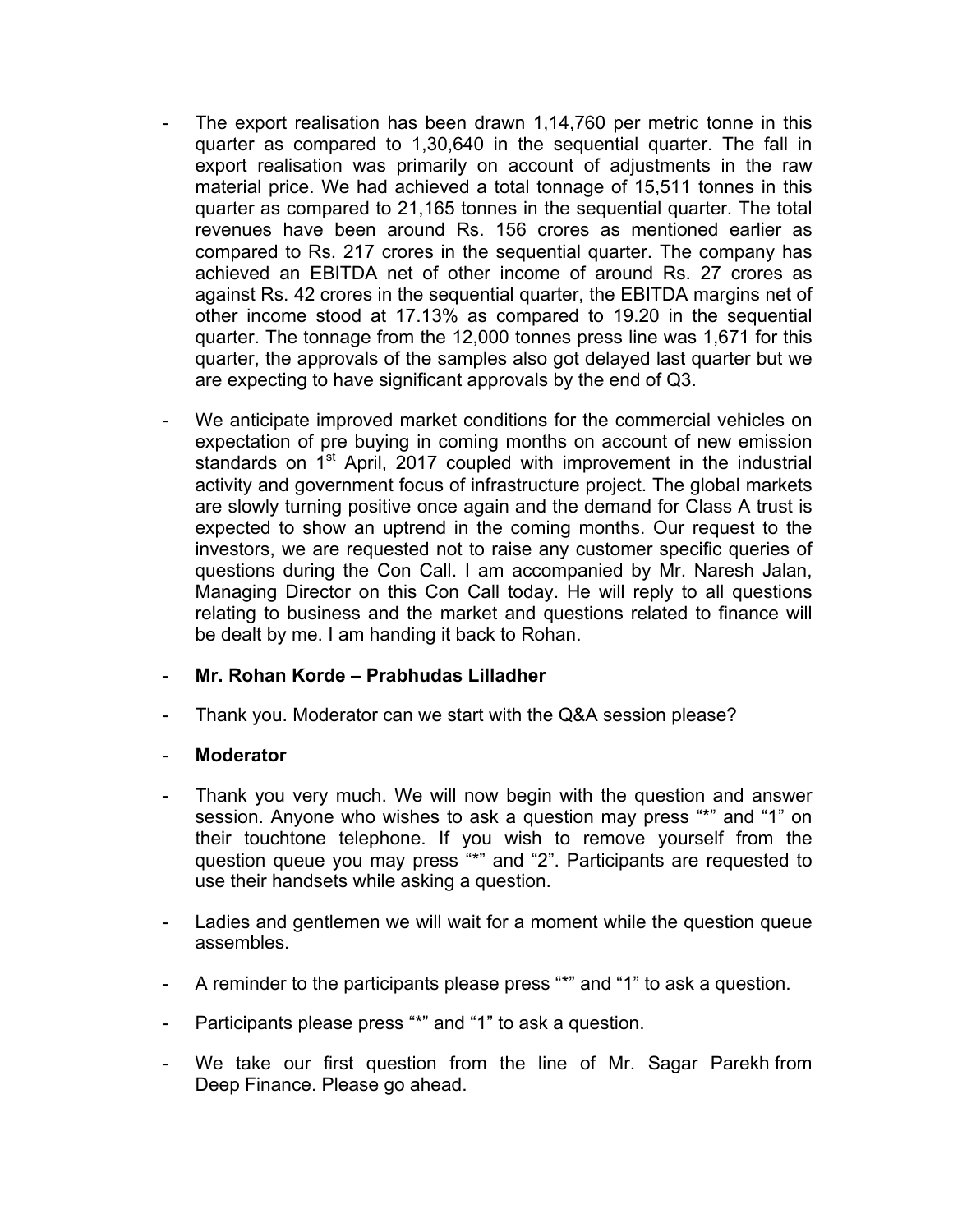#### - **Mr. Sagar Parekh - Deep Finance**

Hello sir. Thank you for taking my questions. Sir, my first question is on the guidance that you had given in the start of the financial year about achieving tonnage of 1,15,000. So do you stand by that number or will you revise it downwards?

# - **Mr. Naresh Jalan - Managing Director**

We feel that we will be not be able to meet 1,15,000 tonnes obviously what has gone by in the second quarter. We see a down take but we assume that we should be touching, we should be less by around 10%.

# - **Mr. Sagar Parekh - Deep Finance**

So close to about 1 lac tonnes in this year?

# - **Mr. Naresh Jalan - Managing Director**

- 1 lac tonnes.
- **Mr. Sagar Parekh - Deep Finance**
- And where are we in terms of approvals in the US market?
- **Mr. Naresh Jalan - Managing Director**
- This quarter like in our presentations we have sent through most of the approvals we expect to be through within this quarter.
- **Mr. Sagar Parekh - Deep Finance**
- Okay. Fair enough. That's it from my side. Thank you and all the best.

- Thank you.
- A reminder to the participants please press "\*" and "1" to ask a question.
- We have our next question from the line of Mr. Abhijeet Dey from BNP Paribas Mutual Fund. Please go ahead.
- **Mr. Abhijeet Dey - BNP Paribas Mutual Fund**
- Good afternoon sir, this is Abhijeet here. Just to understand sir, in terms of approvals by the end of this quarter do you think you will get all the approvals for the new press which you started last December or there will be still some pending?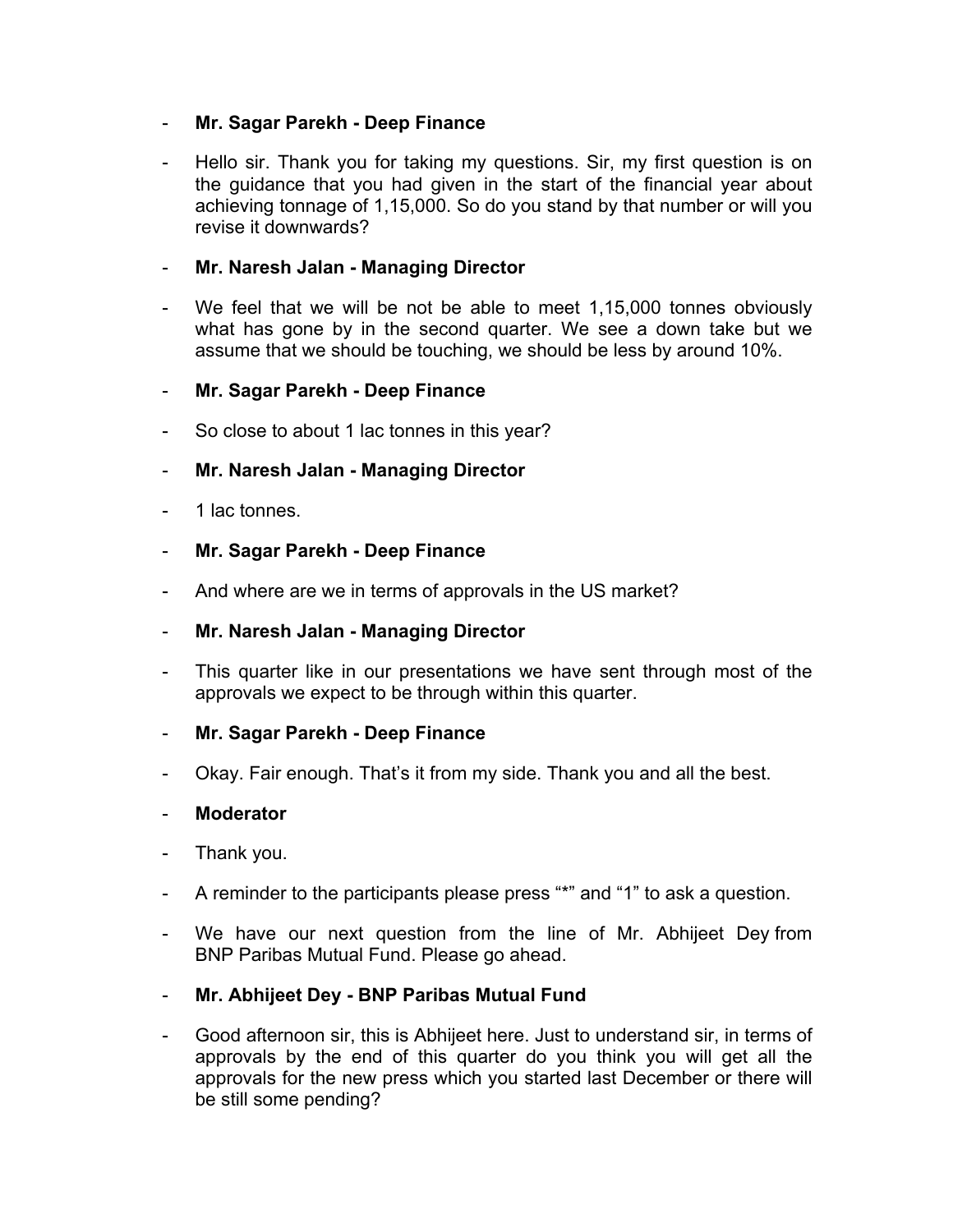### - **Mr. Naresh Jalan- Managing Director**

No, Abhijeet most of the approvals which are pending since last two quarters will be through by this month end and maybe by mid of December before Christmas closes. And we presume that that will only give us a headway in the last quarter to touch a capacity utilisation of close to around 50% in the new press.

# - **Mr. Abhijeet Dey - BNP Paribas Mutual Fund**

- Okay. And sir have you started regarding approvals which you have received previously the first half of this fiscal. Have you started to ship any consignments of Front Axle Beams, Crankshaft, Connecting Rods?
- **Mr. Rajesh Mundhra – VP (Finance)**
- We have started shipping containers of Front Axle Beams since last month.
- **Mr. Abhijeet Dey - BNP Paribas Mutual Fund**
- Okay. And this is to which geographies if I can ask that?
- **Mr. Rajesh Mundhra – VP (Finance)**
- It is to Europe.
- **Mr. Abhijeet Dey - BNP Paribas Mutual Fund**
- Okay. Fine. And coming to the domestic market of course Q2 was challenging in terms of the M&HCV sales but we were given to understand that you have been increasing market share with both two large players that is Tata and Ashok Leyland. So will that help even if the subdued nature of the market continues in second half assuming that?
- **Mr. Naresh Jalan- Managing Director**
- Abhijeet already market has started picking up and this quarter we are witnessing a very robust demand from the domestic side also export is still sluggish but we presume exports, new business whatever we have added has started giving us results in this quarter. But the domestic side we are now witnessing a very good demand in terms of new products which we got approval and this quarter should look very good for us in terms of domestic demand.
- **Mr. Abhijeet Dey - BNP Paribas Mutual Fund**
- Okay. Right sir, thank you and all the best.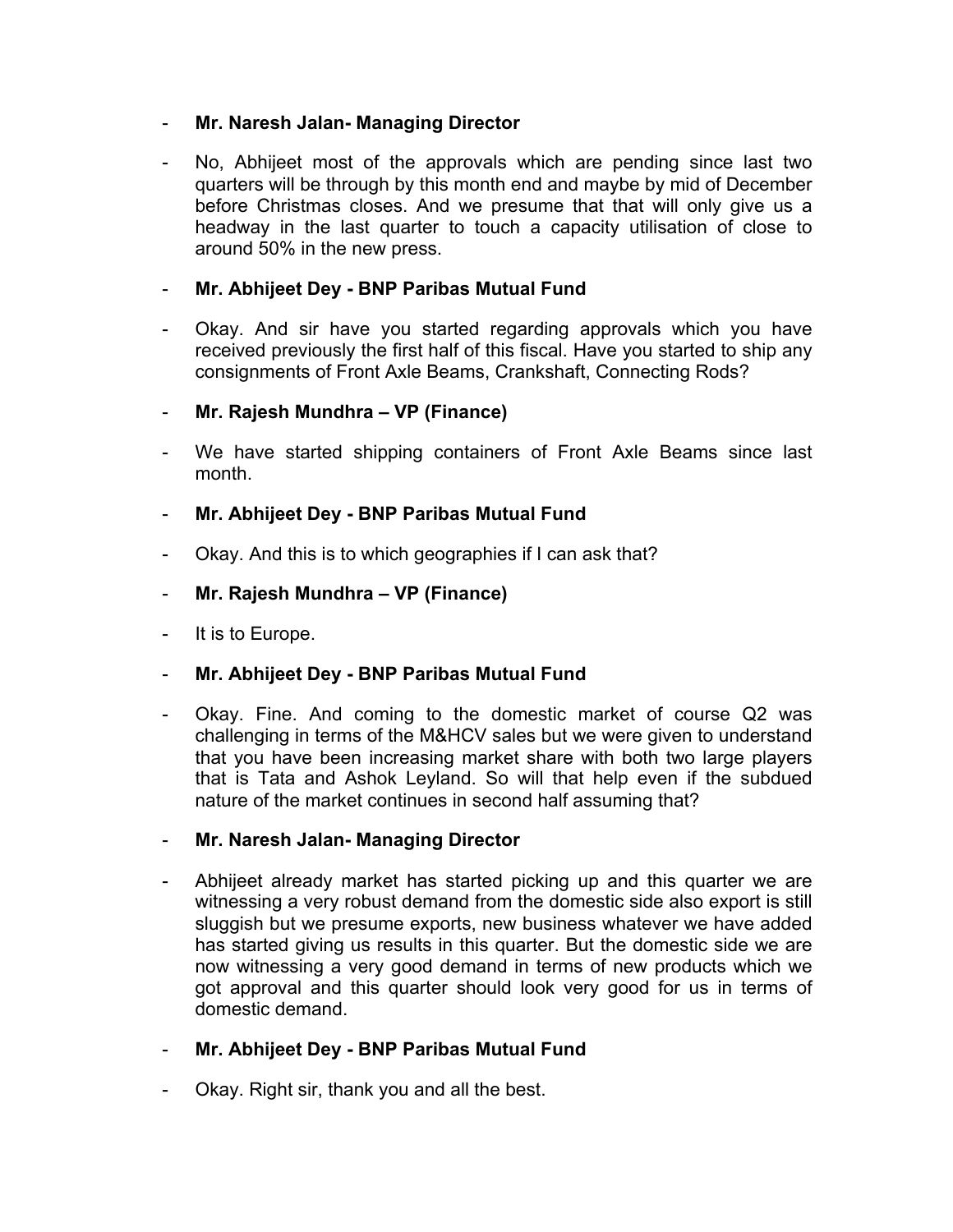#### - **Moderator**

#### Thank you.

We have our next question from the line of Mr. Prem Thakkar from Unilazer Ventures. Please go ahead.

#### - **Mr. Prem Thakkar - Unilazer Ventures**

Hi sir, just two questions. Sir, this quarter our gross margins has been pretty high so any specific reason for that?

#### - **Mr. Naresh Jalan - Managing Director**

I think gross margins have declined...

#### - **Mr. Rajesh Mundhra – VP (Finance)**

Actually I am not able to understand what do you understand by gross margins?

#### - **Mr. Prem Thakkar - Unilazer Ventures**

- So revenue minus CAG an adjusted for change in the inventories, it is actually looking pretty high. So its Rs. 41 crores is CAG as in we have Rs. 156 crores if my number is not correct.

### - **Mr. Rajesh Mundhra – VP (Finance)**

I don't know but we have the EBITDA margins which is about 200 basis points less than what we have reported in the last sequential quarter.

#### - **Mr. Prem Thakkar - Unilazer Ventures**

- So EBITDA margins is coming down but that is again led by operating deleverage because for less revenue. But if you look at gross margins looking actually pretty high Quarter On Quarter.

#### - **Mr. Naresh Jalan - Managing Director**

Basically it maybe due to the high product, basically what tonnage you see right now is the tonnage which we have sold. But we have kept on producing so it maybe that the production from the higher tonnage which yields higher value is there in higher inventory.

#### - **Mr. Prem Thakkar - Unilazer Ventures**

Okay but sir that should be reflected in higher realisations or is it just a higher margin tonnage which we have done?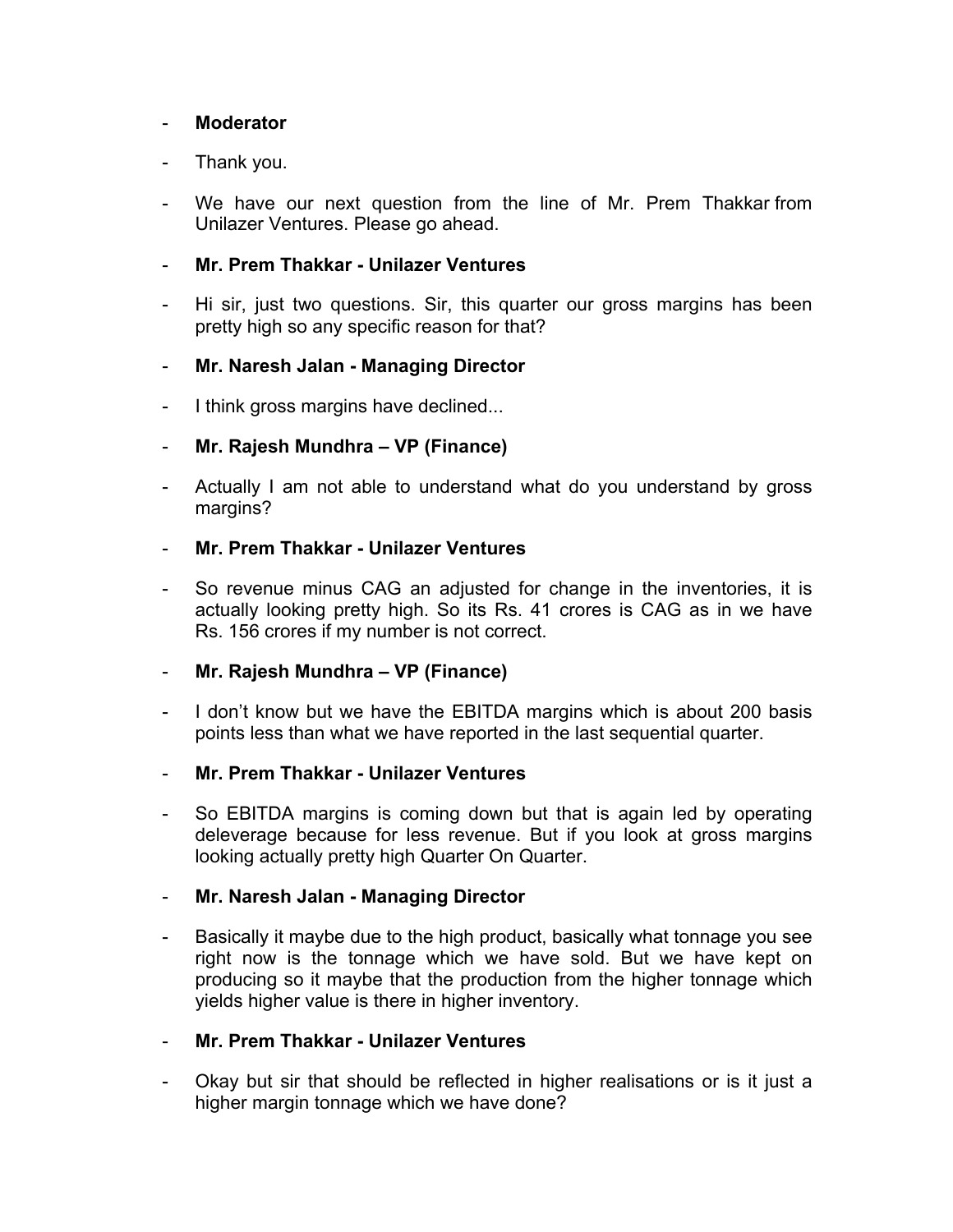# - **Mr. Naresh Jalan - Managing Director**

Higher margin tonnage which we have done.

# - **Mr. Prem Thakkar - Unilazer Ventures**

Higher margin, okay. And sir secondly...

### - **Mr. Naresh Jalan - Managing Director**

Like we have right now that 12,500 is in production so now every quarter we will be able to see that higher tonnage press production goes into as samples starts arriving in so bulk supplies will start. So bulk supplies will always give us higher realisation from the bigger presses.

#### - **Mr. Prem Thakkar - Unilazer Ventures**

Okay, that is good to know. And sir our inventory base has also been a bit higher, I understand we might have produced more for the upcoming demand or how is it?

#### - **Mr. Naresh Jalan - Managing Director**

- Actually we were caught unaware basically till June we had a pretty robust and high demand from the domestic sector. And suddenly the market cracked and because of this sudden cracking of market we were not able to really control our inventories so fast because whatever steel were on road or whatever had been bought into the plant they needed to be burn. And neither we got any clarity from the OEMs in terms of what is really happening, whether it is for few days or it maybe for few months. So we kept on burning that still for creating finished inventory that's the reason inventory has gone up.

#### - **Mr. Prem Thakkar - Unilazer Ventures**

Okay. So we definitely expect this to moderate in the next two quarters?

#### - **Mr. Naresh Jalan - Managing Director**

- This quarter itself you will find it to get moderated.
- **Mr. Prem Thakkar - Unilazer Ventures**
- And sir lastly just on the CAPEX any plans for mislead, the calculated CAPEX is coming around Rs. 50 crores for first half so for CAPEX any outlook if you can provide?
- **Mr. Rajesh Mundhra – VP (Finance)**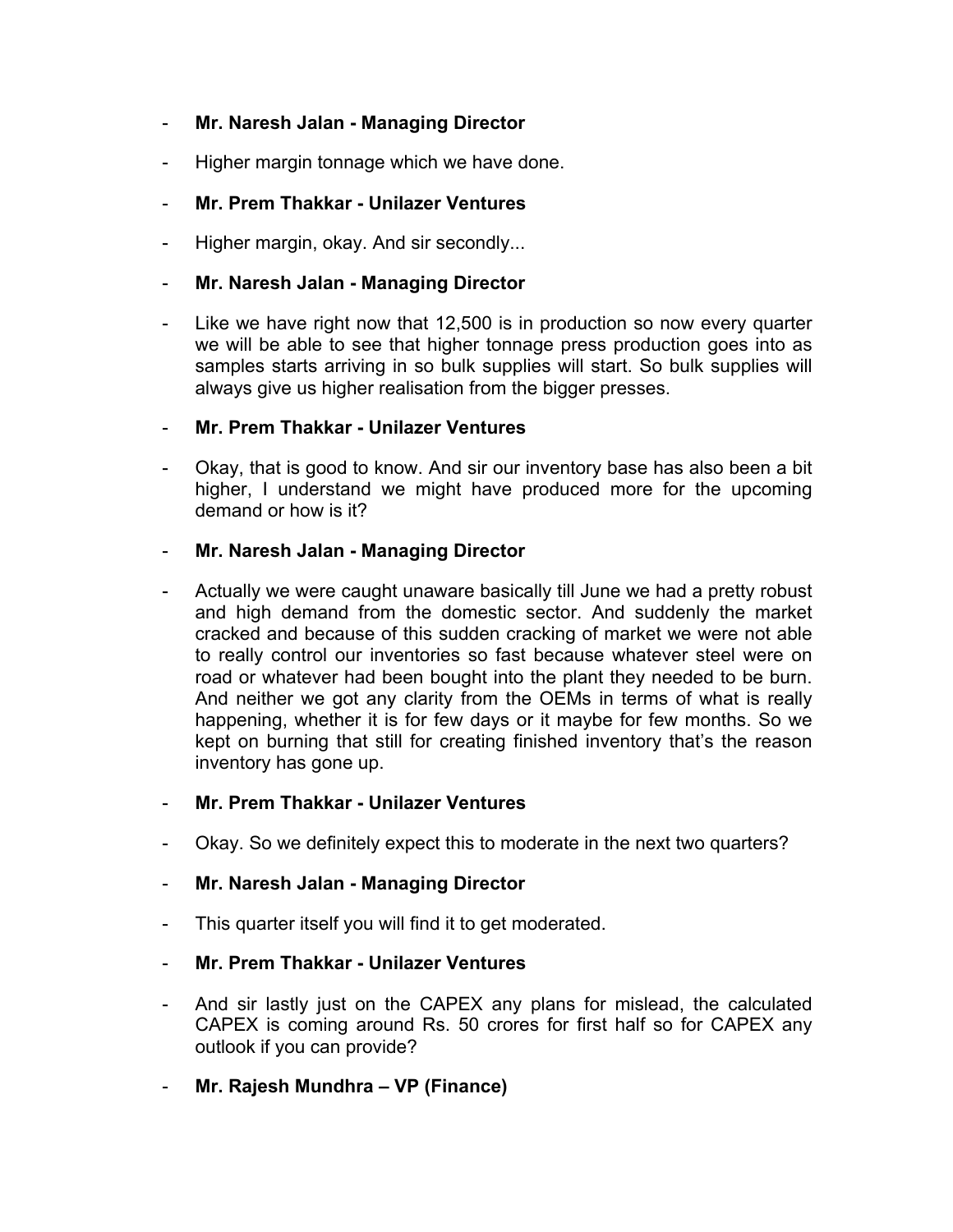The CAPEX which we have, some of the CAPEX which is on account of the last year some balancing machine it was supposed to be done and which has appeared in this financial year. But CAPEX guidance that we have given in the first year, first quarter itself is about Rs. 35-40 crores that will be done over first half, second quarter second half of business financial year and the first half of next financial year.

# - **Mr. Prem Thakkar - Unilazer Ventures**

Okay sir got it. Thank you sir and all the best.

# - **Moderator**

- Thank you.
- A reminder to the participants please press "\*" and "1" to ask a question.
- We have our next question from the line of Mr. Kush Joshi from Kitara Capital. Please go ahead.

# - **Mr. Kush Joshi - Kitara Capital**

Good afternoon sir, I am Kush here. Rajesh, can you help me with the number because the results are not out here in exchange so I am not able to go through the numbers at all?

#### - **Mr. Rajesh Mundhra – VP (Finance)**

- Yeah, basically I had said in the call earlier that we have achieved a net sale of Rs. 156 crores for this quarter as against Rs. 217 crores in the sequential quarter and there had been a loss of Rs. 6.35 crores in this quarter as compared to a profit of Rs. 8.24 crores PBT levels last quarter.
- **Mr. Kush Joshi - Kitara Capital**
- So sequential right Rs. 8 crores?

# - **Mr. Rajesh Mundhra – VP (Finance)**

- Yeah.
- **Mr. Kush Joshi - Kitara Capital**
- And tonnagewise you mentioned 11,200 for domestic and 4,000 something for exports, correct if I am not wrong?
- **Mr. Rajesh Mundhra – VP (Finance)**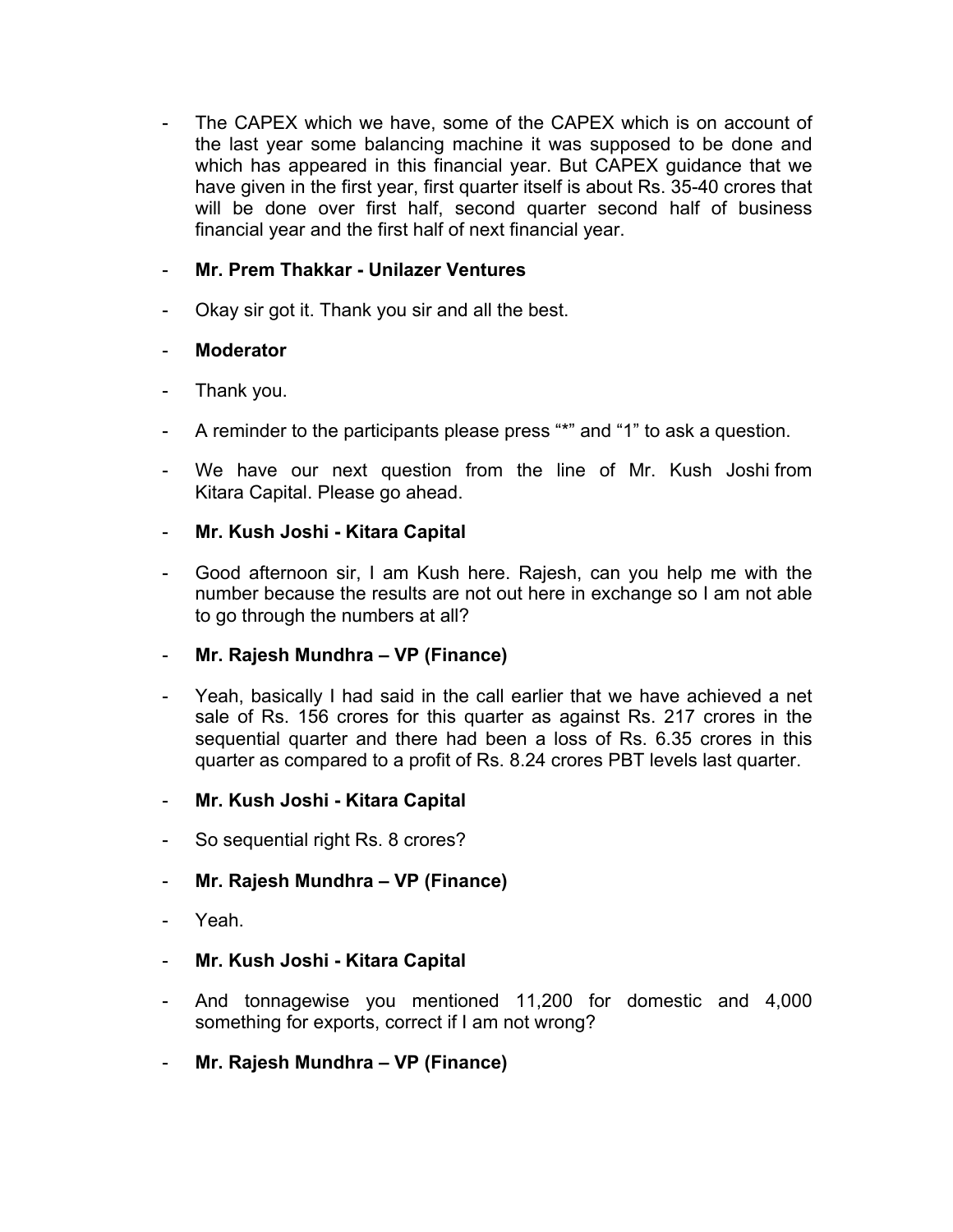- Yeah, we had mentioned an export tonnage of 4,608 and domestic tonnage of 11,203.
- **Mr. Kush Joshi - Kitara Capital**
- So now as far as our as mentioned I believe that the 12,000 tonnes we did 1,617 for this quarter, second quarter?
- **Mr. Rajesh Mundhra – VP (Finance)**
- Yeah, that 1,671 for this quarter.
- **Mr. Kush Joshi - Kitara Capital**
- Okay. So this belongs to part of domestic or exports, 1,671?
- **Mr. Rajesh Mundhra – VP (Finance)**
- Mix of both.
- **Mr. Kush Joshi - Kitara Capital**
- Mix of both. And now so how the utilisation is looking for the third quarter from this 12,500 tonnes?
- **Mr. Rajesh Mundhra – VP (Finance)**
- Third quarter we should be doing this quarter 4,000 tonnes approximately.
- **Mr. Kush Joshi - Kitara Capital**
- From the new press?
- **Mr. Rajesh Mundhra – VP (Finance)**
- From the new press.
- **Mr. Kush Joshi - Kitara Capital**
- Okay.
- **Mr.Naresh Jalan- Managing Director**
- And going forward we expect to reach 40% utilisation in the fourth quarter.
- **Mr. Kush Joshi - Kitara Capital**
- Q4 itself?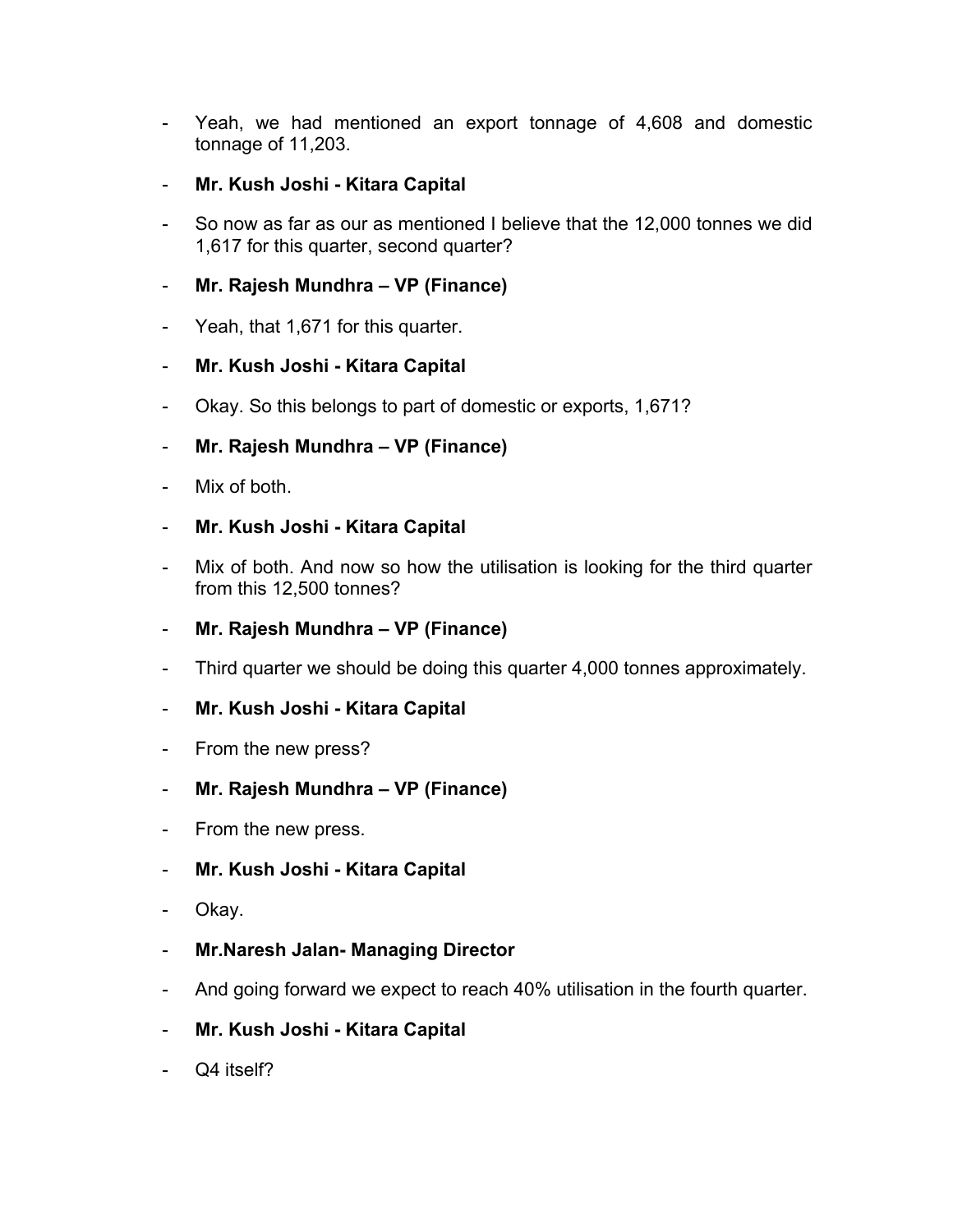- **Mr. Naresh Jalan- Managing Director**
- Yes, Q4.
- **Mr. Kush Joshi - Kitara Capital**
- From the 12,500 press?
- **Mr. Naresh Jalan- Managing Director**
- Yes.
- **Mr. Kush Joshi - Kitara Capital**
- So pipeline looks very robust as you were mentioning earlier. So only because of this domestic issue the results have been, they have been making losses...?
- **Mr. Naresh Jalan- Managing Director**
- As well as exports both, actually if you see the results first quarter domestic we did very well so we got covered in the gaps of exports. Domestic and exports both went down very badly in the second quarter so this was the case. But in this quarter domestic is doing very well as well as we have seen an uptake in exports also.
- **Mr. Kush Joshi - Kitara Capital**
- What was our interest in depreciation because I am not privy to....?
- **Mr. Rajesh Mundhra – VP (Finance)**
- Depreciation was round about Rs. 17 crores this quarter and interest was Rs. 17 crores also.
- **Mr. Kush Joshi - Kitara Capital**
- So our loan remains at same levels?
- **Mr. Rajesh Mundhra – VP (Finance)**
- The loans remain little high it is round about Rs. 917 crores for this half year.
- **Mr. Kush Joshi - Kitara Capital**
- So what will be the short term and long term? I am sorry because I am not privy to the numbers.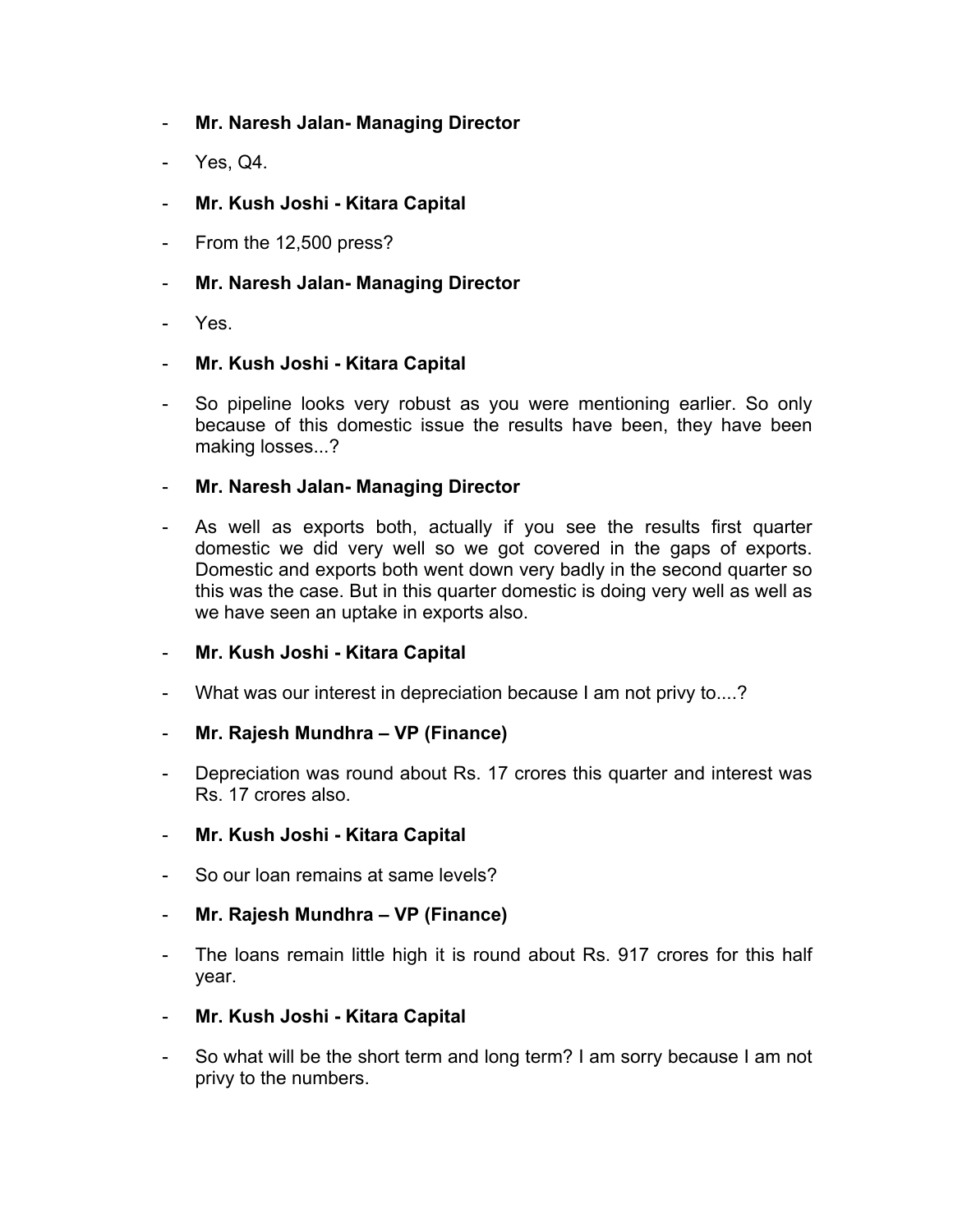# - **Mr.Rajesh Mundhra – VP (Finance)**

- Okay, that's no problem. The short term will be 387 and the balance will be long term.
- **Mr. Kush Joshi - Kitara Capital**
- And how are our receivables as far as exports is concerned, reasonable or still we are struggling there?

# - **Mr. Rajesh Mundhra – VP (Finance)**

- No reasonable.
- **Mr. Kush Joshi - Kitara Capital**
- Reasonable levels, okay. Any new contract this quarter or...?
- **Mr. Rajesh Mundhra – VP (Finance)**
- This quarter means the third quarter?
- **Mr. Kush Joshi - Kitara Capital**
- Second quarter, second quarter any new signees or something?
- **Mr. Rajesh Mundhra – VP (Finance)**
- No.
- **Mr. Kush Joshi - Kitara Capital**
- Okay, thank you sir. I am done. Thank you.

- Thank you.
- We have our next question from the line of Mr. Miten Vohra from BNP Paribas Mutual Fund. Please go ahead.
- **Mr. Miten Vohra - BNP Paribas Mutual Fund**
- Hello sir. Just needed two updates from your side, one is on the domestic front from the new press. You are expecting some new orders from Ashok Leyland, have they started? And secondly if you can give more clarity on how are your export orders going through, any new update on that front?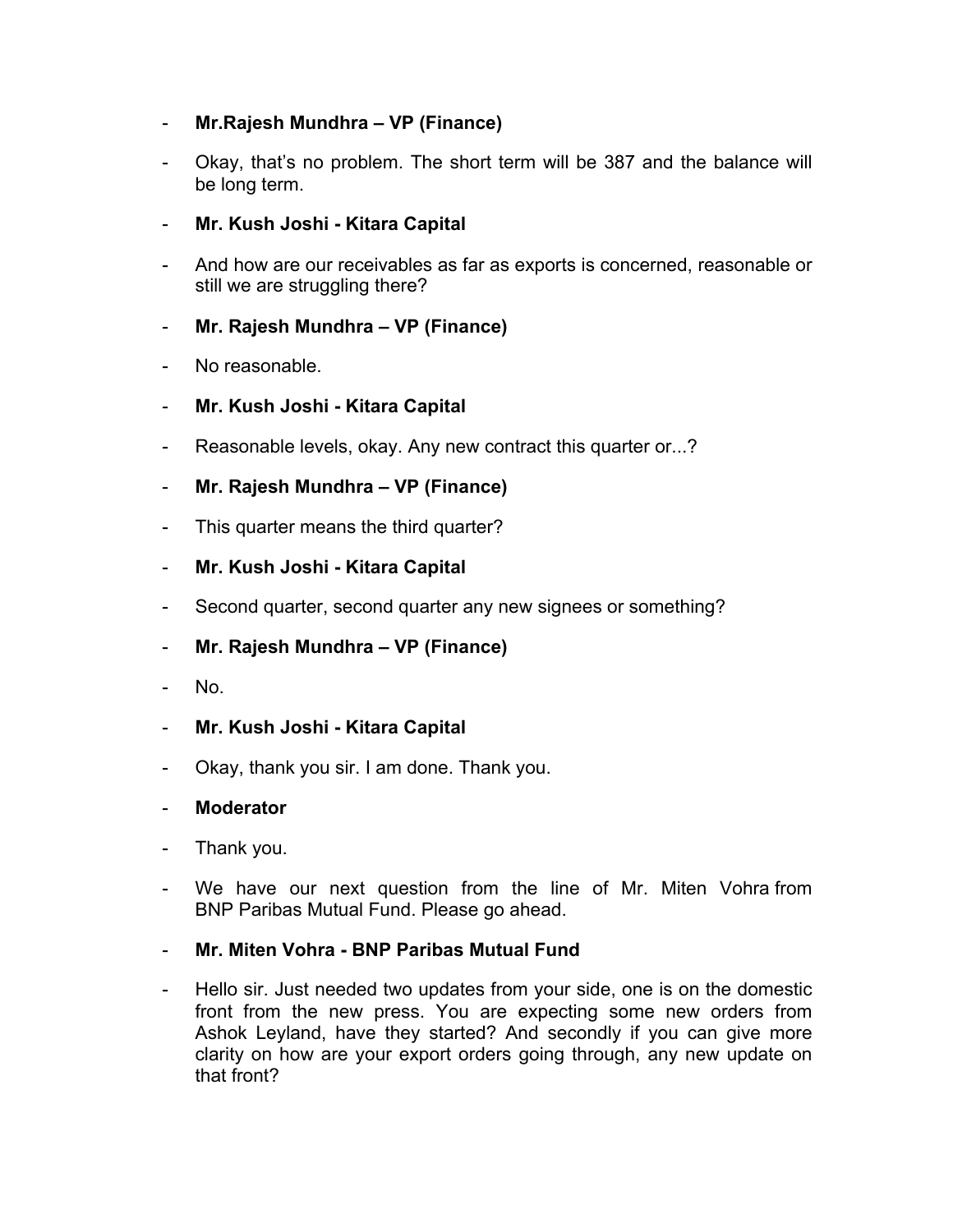### - **Mr. Naresh Jalan- Managing Director**

First of all I will not like to comment on customer specific but domestic only I can tell you that we have now got approval from all the OEMs and for all the samples which we had submitted. Specific to customer I will not be able to mention anything. And regarding, like earlier also I had mentioned that samples which we had despatched in the last quarter of last financial year or first quarter this year, most of the approvals will be in plane by mid of December before Christmas closes. New contracts, we have not received any new contracts last quarter but we are expecting some contract in this quarter.

# - **Mr. Miten Vohra - BNP Paribas Mutual Fund**

- Okay. And if you can give some clarity do we have any exposure on the European side also?

# - **Mr. Naresh Jalan- Managing Director**

Yes we have, like I have already mentioned in the call earlier we have started shipping from large places to Europe already.

# - **Mr. Miten Vohra - BNP Paribas Mutual Fund**

Okay. Thank you sir.

#### - **Moderator**

- Thank you.
- A reminder to the participants please press "\*" and "1" to ask a question.
- Participants please press "\*" and "1" to ask a question.
- We have our next question from the line of Mr. Rohan Korde from Prabhudas Lilladher. Please go ahead.

#### - **Mr. Rohan Korde – Prabhudas Lilladher**

- Thank you moderator. Just wanted to know that in the last quarter you had mentioned that maybe in Q4 pre purchasing might not happen due to the possibility that GST might make \_ (18:04). So do you believe that scenario can still continue or will there be an element of prepurchasing actually involved?
- **Mr. Naresh Jalan- Managing Director**
- No, I think with the GST rates getting announced I think a lot of clarity has emerged in terms of what the rates are going to be. And exactly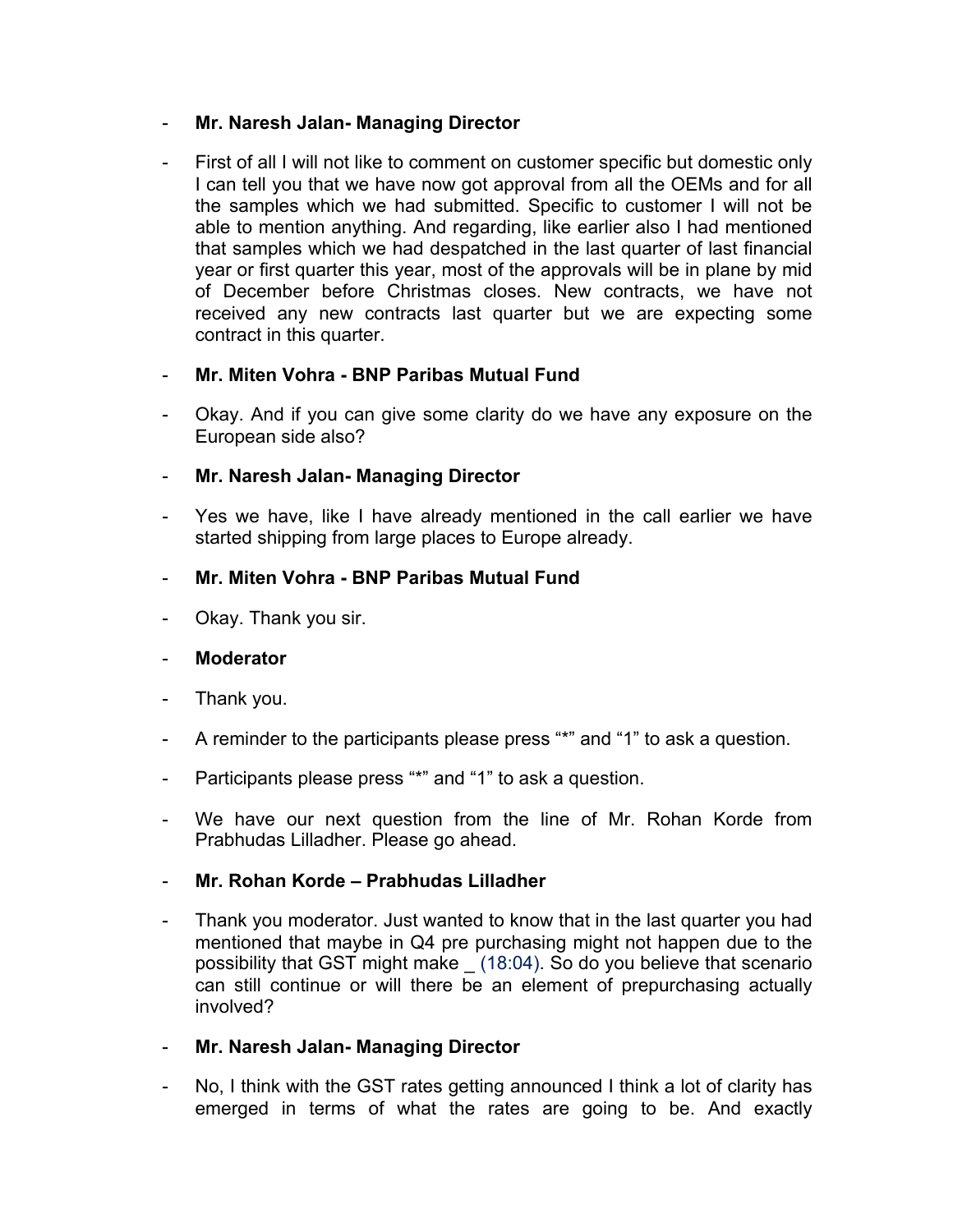government has not mentioned that but people internally have started assuming what the rate is going to be and we are already witnessing a very robust demand already in the markets and production lines of Tata Motors and Ashok Leyland, everybody.

# - **Mr. Rohan Korde – Prabhudas Lilladher**

Okay. So basically that line of thinking maybe GST might make (18:49) even after (18:50) probably did not hold true anymore?

# - **Mr. Naresh Jalan- Managing Director**

No. It does not hold true and we feel that we are going to witness a very good demand in the fourth quarter in terms of prebuying also

# - **Mr. Rohan Korde – Prabhudas Lilladher**

Okay. That's very good to hear. And on Class VIII as well you mentioned that the exports are improving. Do you feel that from the next financial year which I am seeing Month On Month growth possible or will it still stagnate....?

# - **Mr. Naresh Jalan- Managing Director**

What we are witnessing right now is that Class VIII trucks fall in the Class VIII trucks demand has been \_ (19:30). We are seeing now that the demand has become flat and nobody is aware of what is going to be the next government's policy as of now. But whatever reports we received from the customers as of today shows that this year, the next financial year is going to be similar to the current year. Because what has happened we are burnt of whatever inventories were there in the pipeline due to a sudden drop in demand. Because of the burnt inventory now what we are going to get is a new demand for the inventories which are not there. So I feel that we will be able to do much better than what we have done in previous quarters.

# - **Mr. Rohan Korde – Prabhudas Lilladher**

- So basically these stocks will yield, can be potentially higher than what the actual to my mind?
- **Mr. Naresh Jalan- Managing Director**
- Yeah, because if demand remains flat also at this place because inventories are not high we will have the demand for the new inventories to build this.
- **Mr. Rohan Korde – Prabhudas Lilladher**